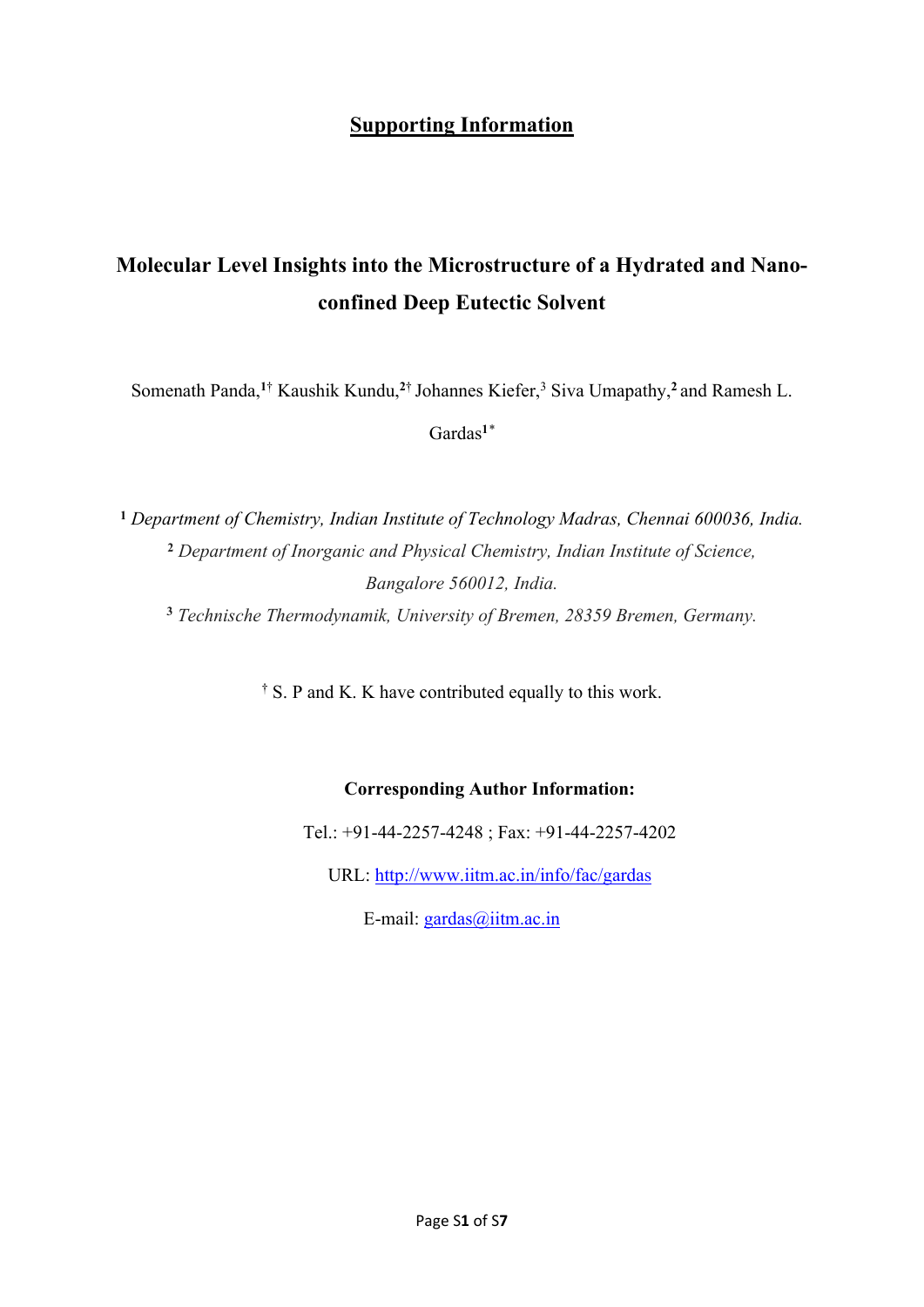

**Fig. S1.** Structures of the ammonium salt and the hydrogen bond donor.



**Fig. S2.** Raman spectra of EG as a function of water volume fraction in the frequency window of **(A)** 500-3500 and **(B)** 2100-2700 cm-1 at 298 K.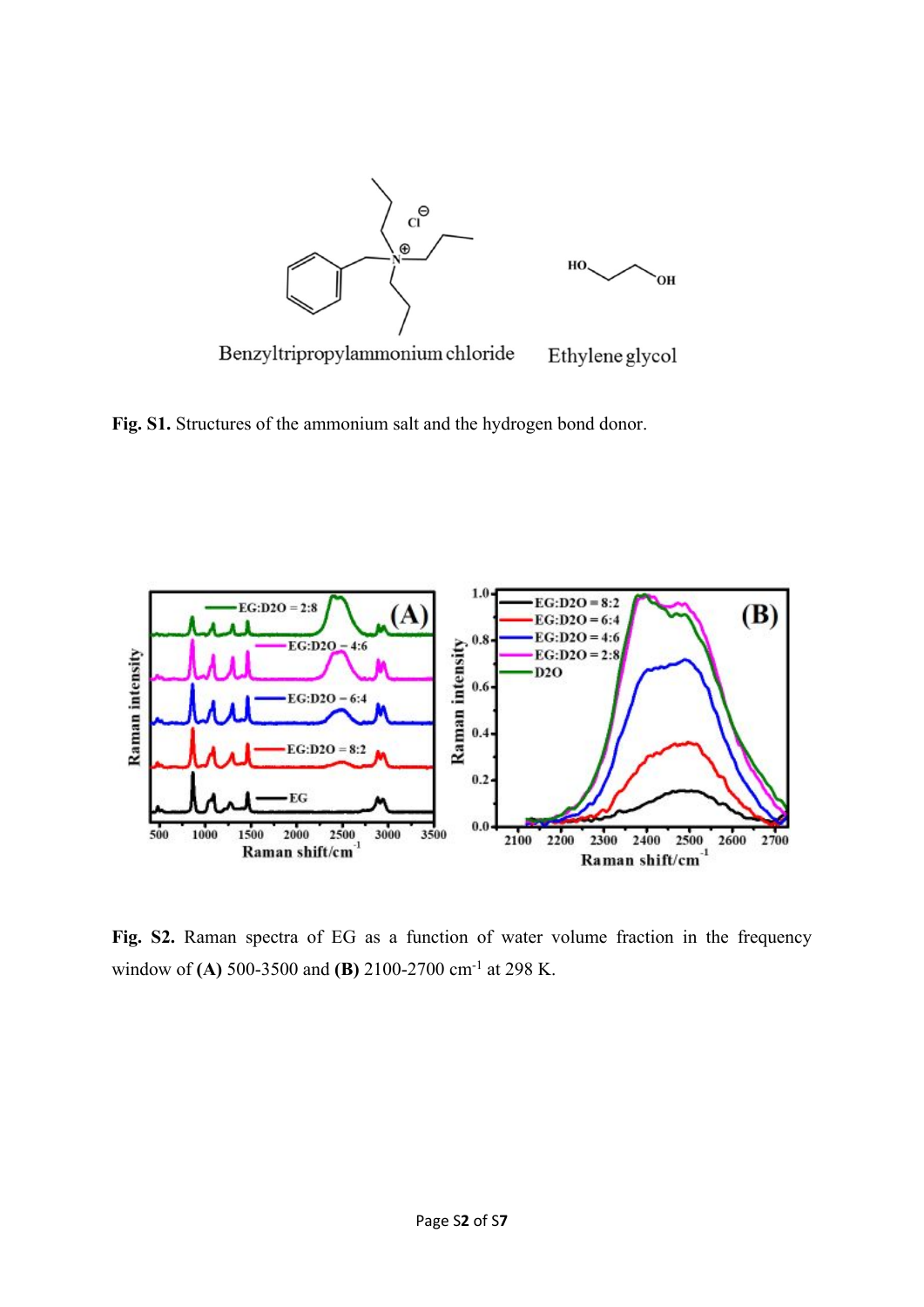

**Fig. S3.** Raman spectra of EG as a function of water volume fraction in the frequency window of **(A)** 420-520, **(B)** 800-910, **(C)** 1070-1120, and (D) 2800-3050 cm-1 at 298 K.

Raman spectra of EG in EG-water binary solutions with varying mixing volume ratios are shown in Figure S2. Figures S3A-C show the spectra of the binary solutions, which includes all the peaks related to the C-C-O bending, C-C stretching and  $CH_2CH_2-O$  stretching modes, respectively.<sup>1</sup> In general, the assigned peaks are shifted towards lower wavenumbers in the spectra of the mixtures with increasing water fraction. Presumably, the frequency changes are induced by the formation of hydrogen bonds between the EG oxygen atom and a water hydrogen atom rather than by self-association of the EG molecules. The hydrogen bonds formed result in a reduction of the electronegativity of the EG oxygen atom, which is accompanied by a bond elongation and a decrease of the force constant of the corresponding bonds.<sup>2</sup> Finally, this leads to a red shift of the assigned frequencies (Figures S3A-C).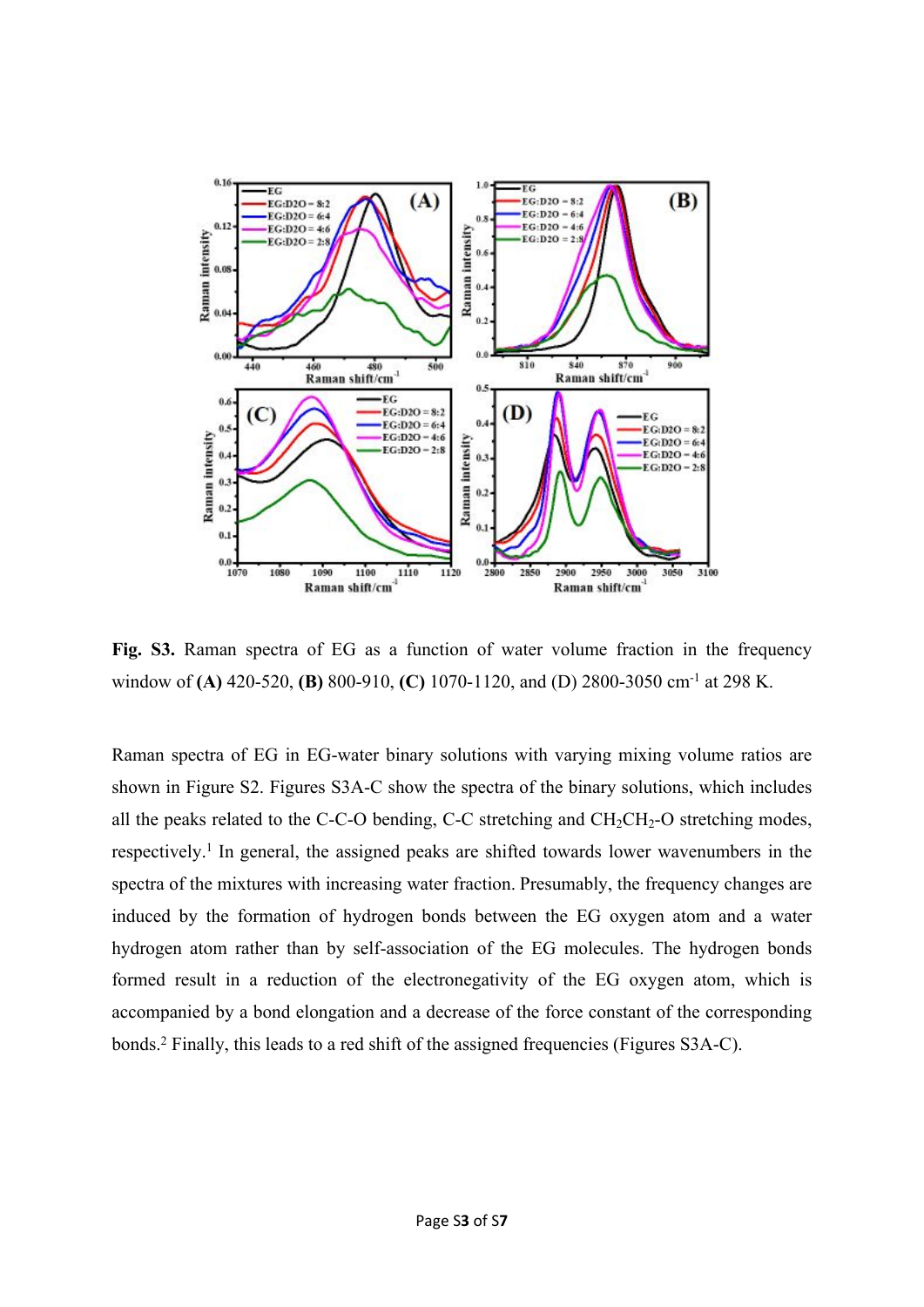

**Fig. S4. (A)** The changes of symmetric and asymmetric C-H stretching Raman bands of EG, and **(B)** their area ratio as a function of water.

The C-H stretching region of the Raman spectra of EG with different amounts of water are shown in Figure S4. The two peaks around 2882 and 2945 cm-1 refer to the symmetric and asymmetric  $CH<sub>2</sub>$  stretching vibrations in EG molecules, respectively.<sup>3</sup> The symmetric and asymmetric stretching of EG are sensitive to the molecular structure and ambient conditions. An interesting result that can be extracted from Figure S4A is the blue-shift of the symmetric and antisymmetric stretching modes with increasing water concentration. The observed blueshifts of the  $(CH_2)_{sym}$  and  $(CH_2)_{asym}$  upon dilution indicate that water weakens the H-bonding associations between EG molecules.<sup>4</sup> Furthermore, the area ratio between the two Raman peaks, AasymCH2/AsymCH2, reflects qualitatively the structural change of EG molecules induced by interaction with surroundings. An increase in the ratio with addition of water (Figure S4B) can be qualitatively related to the strengthening of interaction between EG and water in the solution.<sup>5,6</sup>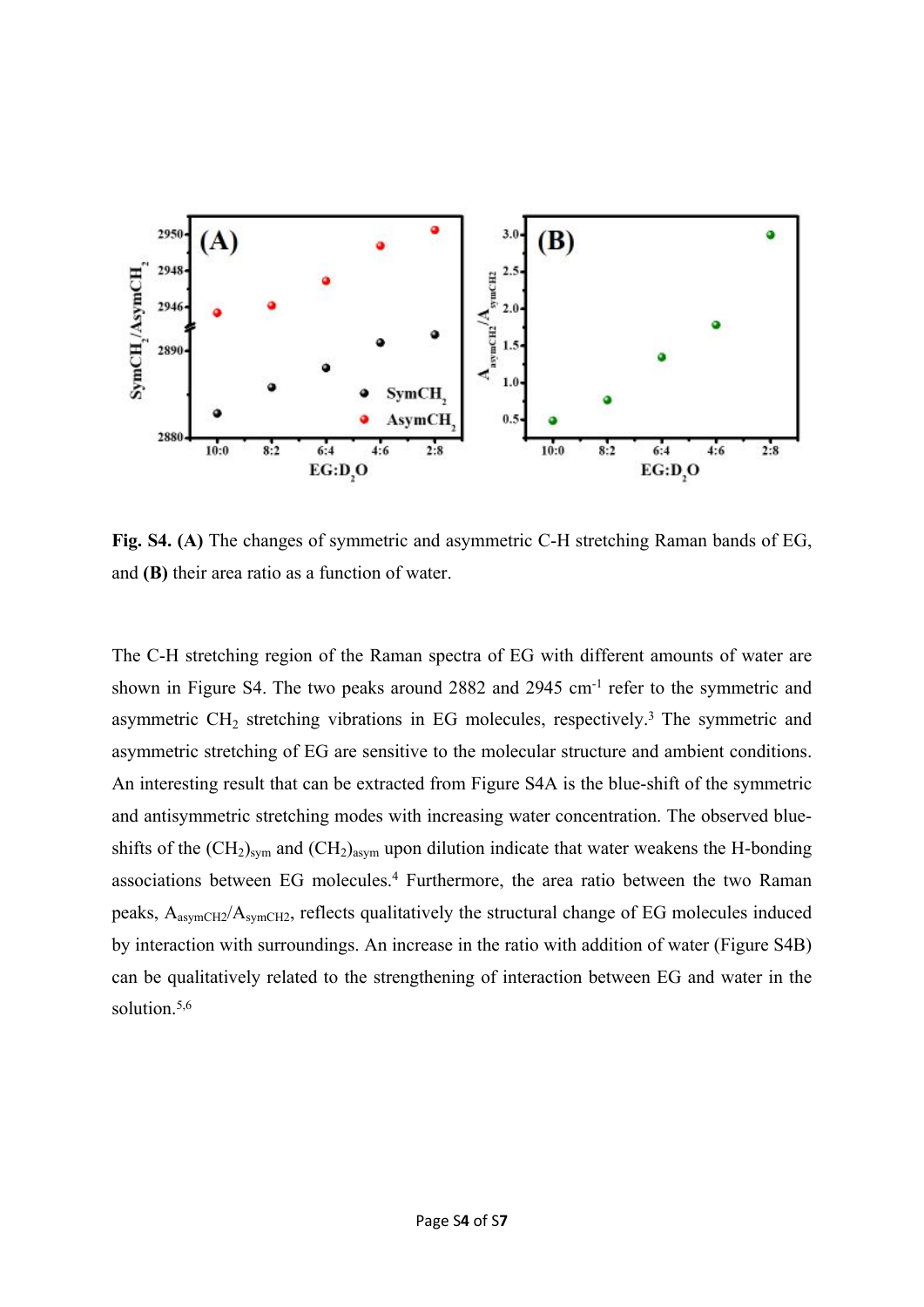

**Fig. S5.** Gaussian deconvoluted Raman bands of EG as a function of water volume fraction in the O-D frequency region showing various states of water (green, magenta and blue lines indicate network, intermediate and multimer water, respectively) at a particular ratio of EG and water, such as **(A)** 2:8, **(B)** 4:6, **(C)** 6:4, and **(D)** 8:2.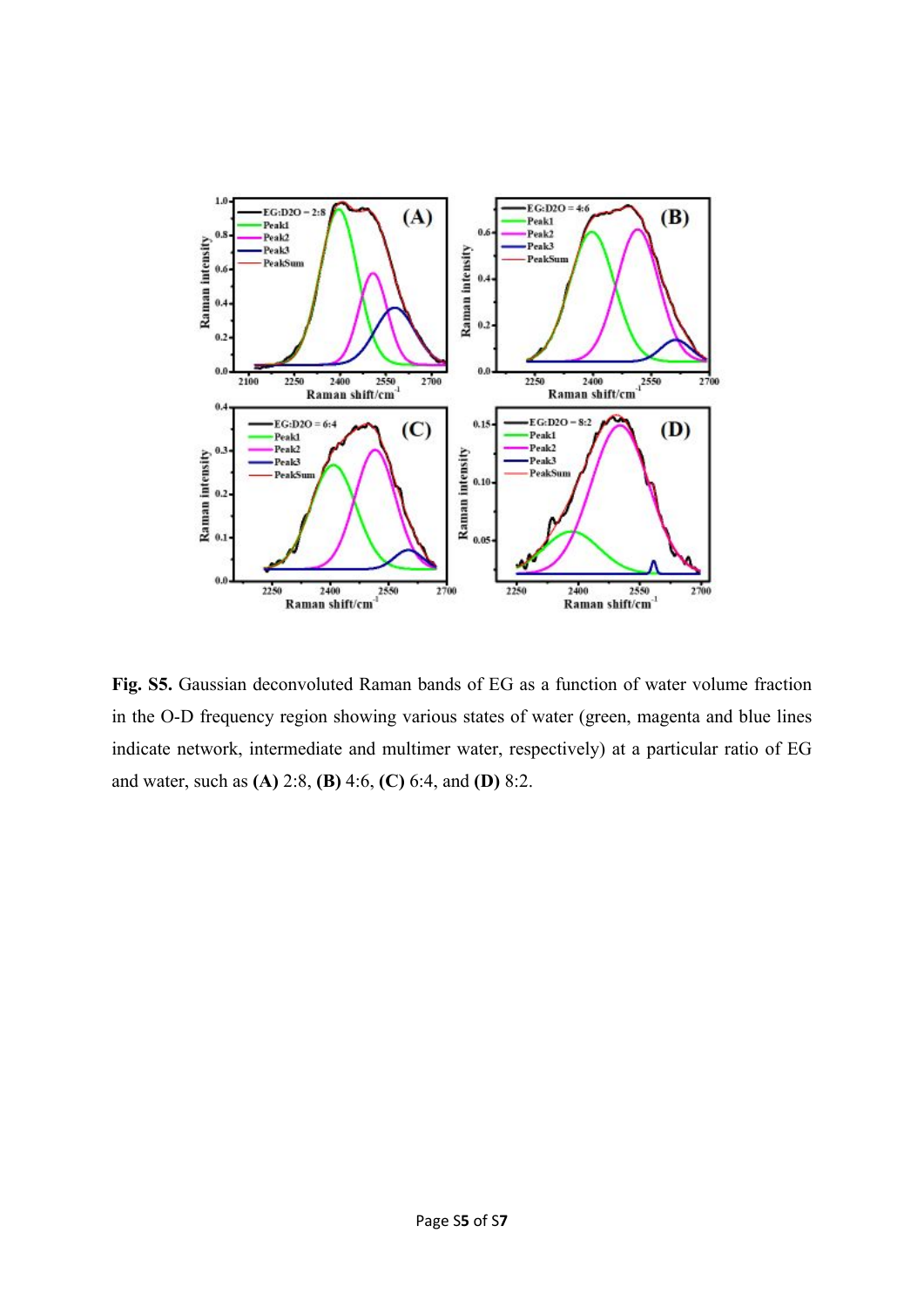

**Fig. S6.** Variation of viscosity (η) [**(A)** and **(C)**] and shear stress (τ) versus steady shear rate (γ) [**(B)** and **(D)]** plots for BTEG/Tween-80/Cy RMs at different molar ratios of BTEG to surfactant ( $R = 0.3$  and 0.7) as a function of temperature.



**Fig. S7. (A)** Droplet size and **(B)** polydispersity index (PDI) of BTEG/Tween-80/Cy RMs as a function of the molar ratio of IL to surfactant (R) at different temperatures.